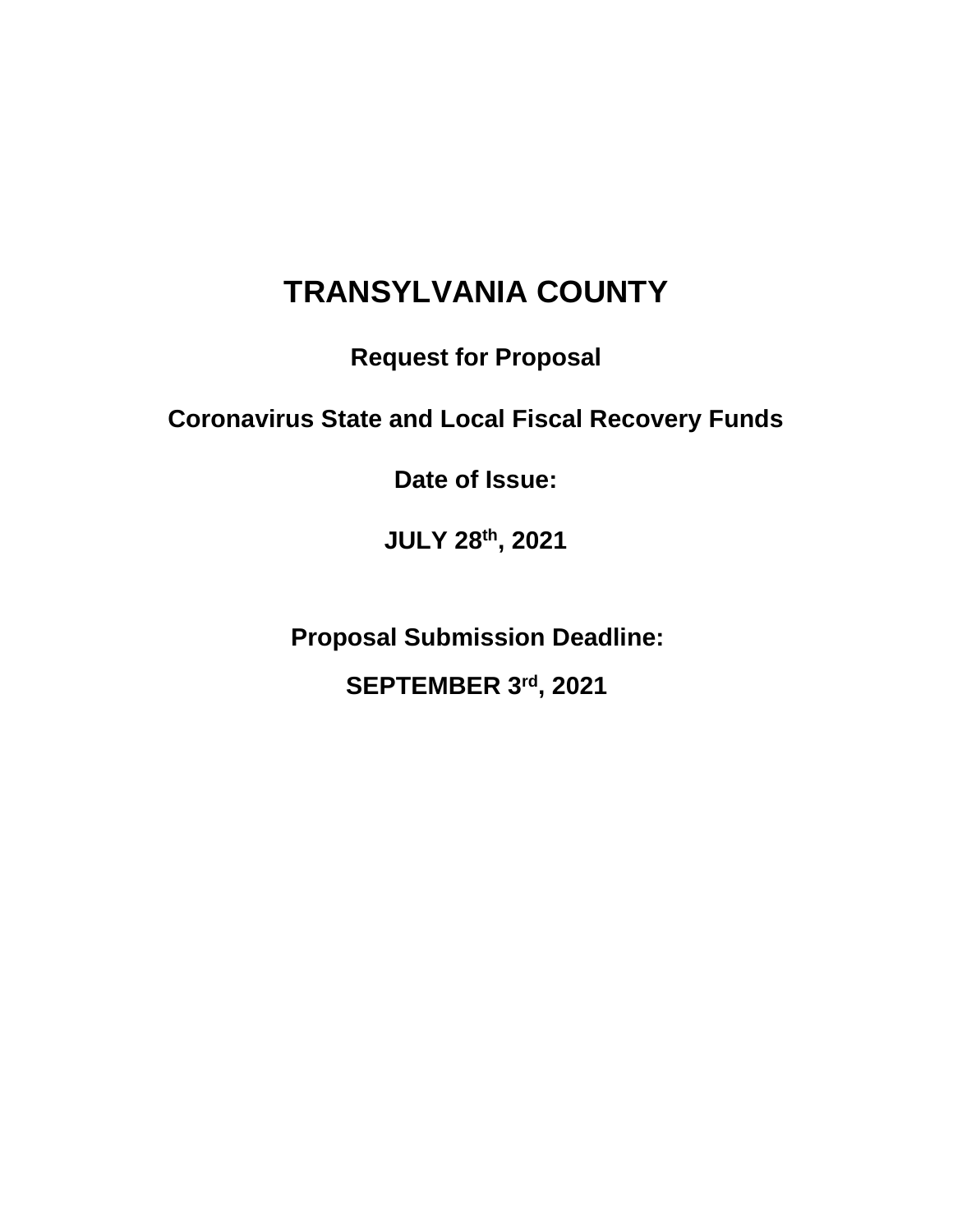# **TABLE OF CONTENTS**

# **1.0 PURPOSE AND BACKGROUND**

## **2.0 GENERAL INFORMATION**

- 2.1 REQUEST FOR PROPOSAL DOCUMENT
- 2.2 NOTICE REGARDING RFP TERMS AND CONDITIONS
- 2.3 RFP SCHEDULE
- 2.4 PROPOSAL QUESTIONS
- 2.5 PROPOSAL SUBMITTAL
- 2.6 PROPOSAL CONTENTS

# **3.0 METHOD OF AWARD AND EVALUATION**

- 3.1 METHOD OF AWARD
- 3.2 EVALUATION CRITERIA

# **4.0 REQUIREMENTS**

- 4.1 CONTRACT TERM
- 4.2 PRICING
- 4.3 VENDOR EXPERIENCE
- 4.4 VENDOR'S REPRESENTATIONS

# **5.0 SCOPE OF WORK**

## **6.0 GENERAL TERMS AND CONDITIONS**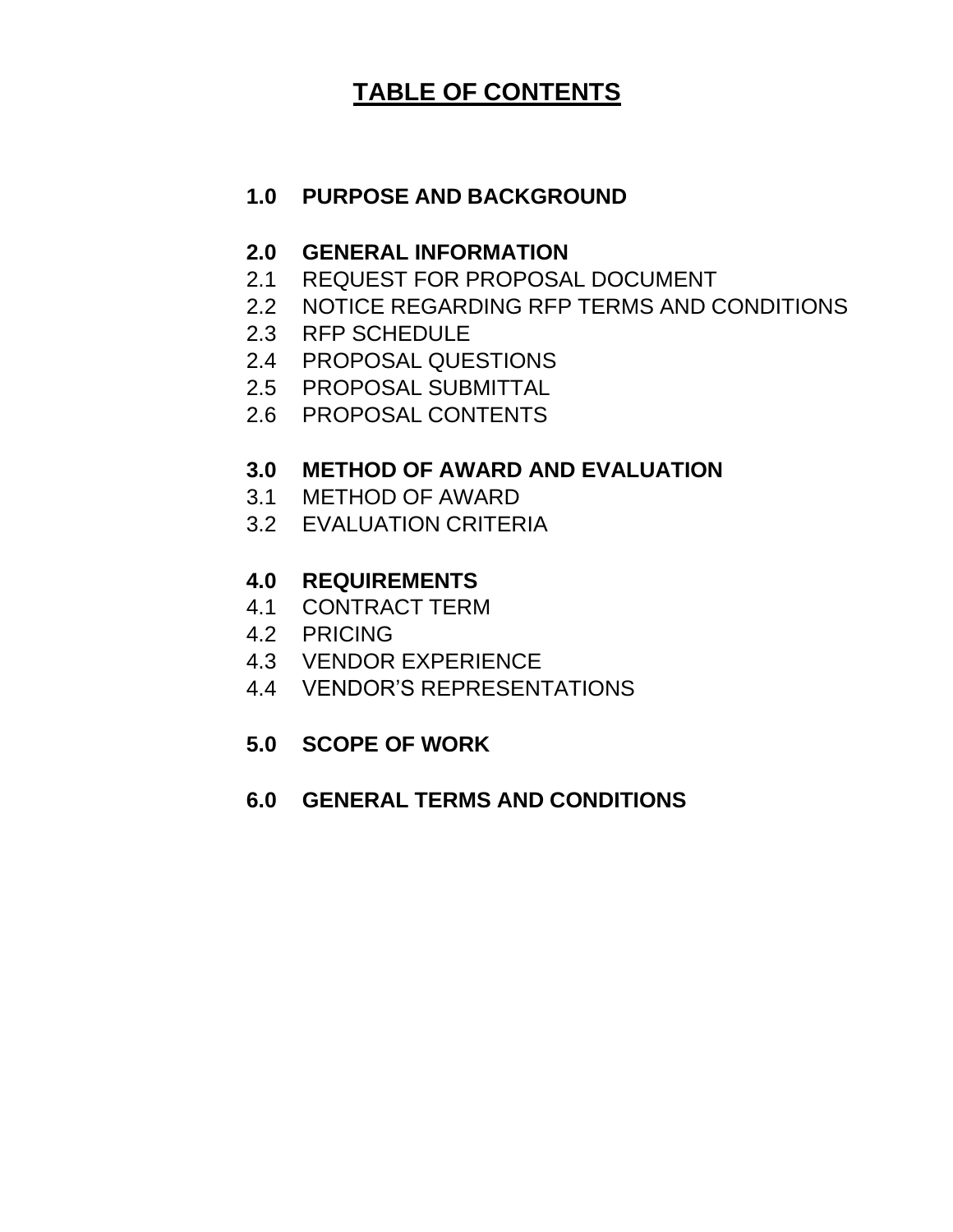# **1.0 PURPOSE AND BACKGROUND**

Transylvania County requests proposals for projects to help the community recover from and respond to COVID-19 and its negative economic impacts.

Transylvania County has been awarded approximately \$6.6 million in Coronavirus State and Local Fiscal Recovery Funds (Recovery Funding), as part of the American Rescue Plan Act. This infusion of federal resources is intended to help turn the tide on the pandemic, address its economic fallout, and lay the foundation for a strong and equitable recovery.

Transylvania County is committed to investing these funds in projects that:

- Align to county strategic plan and community priorities
- Support equitable outcomes for most impacted populations
- Leverage and align with other governmental funding sources
- Make best use of this one-time infusion of resources
- Have a lasting impact

Proposals shall be submitted in accordance with the terms and conditions of this RFP and any addenda issued hereto.

# **2.0 GENERAL INFORMATION**

### **2.1 REQUEST FOR PROPOSAL DOCUMENT**

The RFP is comprised of the base RFP document, any attachments, and any addenda released before Contract award. All attachments and addenda released for this RFP in advance of any Contract award are incorporated herein by reference.

### **2.2 NOTICE REGARDING RFP TERMS AND CONDITIONS**

It shall be the Vendor's responsibility to read the Instructions, the County's terms and conditions, all relevant exhibits and attachments, and any other components made a part of this RFP and comply with all requirements and specifications herein. Vendors also are responsible for obtaining and complying with all addenda and other changes that may be issued in connection with this RFP.

If Vendors have questions, issues, or exceptions regarding any term, condition, or other component within this RFP, those must be submitted as questions in accordance with the instructions in Section 2.5 PROPOSAL QUESTIONS. If the County determines that any changes will be made as a result of the questions asked, then such decisions will be communicated in the form of an RFP addendum. The County may also elect to leave open the possibility for later negotiation and amendment of specific provisions of the Contract that have been addressed during the question-andanswer period. Other than through this process, the County rejects and will not be required to evaluate or consider any additional or modified terms and conditions submitted with Vendor's proposal. This applies to any language appearingin or attached to the document as part of the Vendor's proposal that purports to vary any terms and conditions or Vendors' instructions herein or to render the proposal non-binding or subject to further negotiation. Vendor's proposal shall constitute a firm offer. **By execution and delivery of this RFP Response, the Vendor agrees that any additional or modified terms and conditions, whether submitted purposely or inadvertently, shall have no force or effect, and will be disregarded. Noncompliance with, or any attempt to alter or delete, this paragraph shall constitute sufficient grounds to reject Vendor's proposal as nonresponsive.**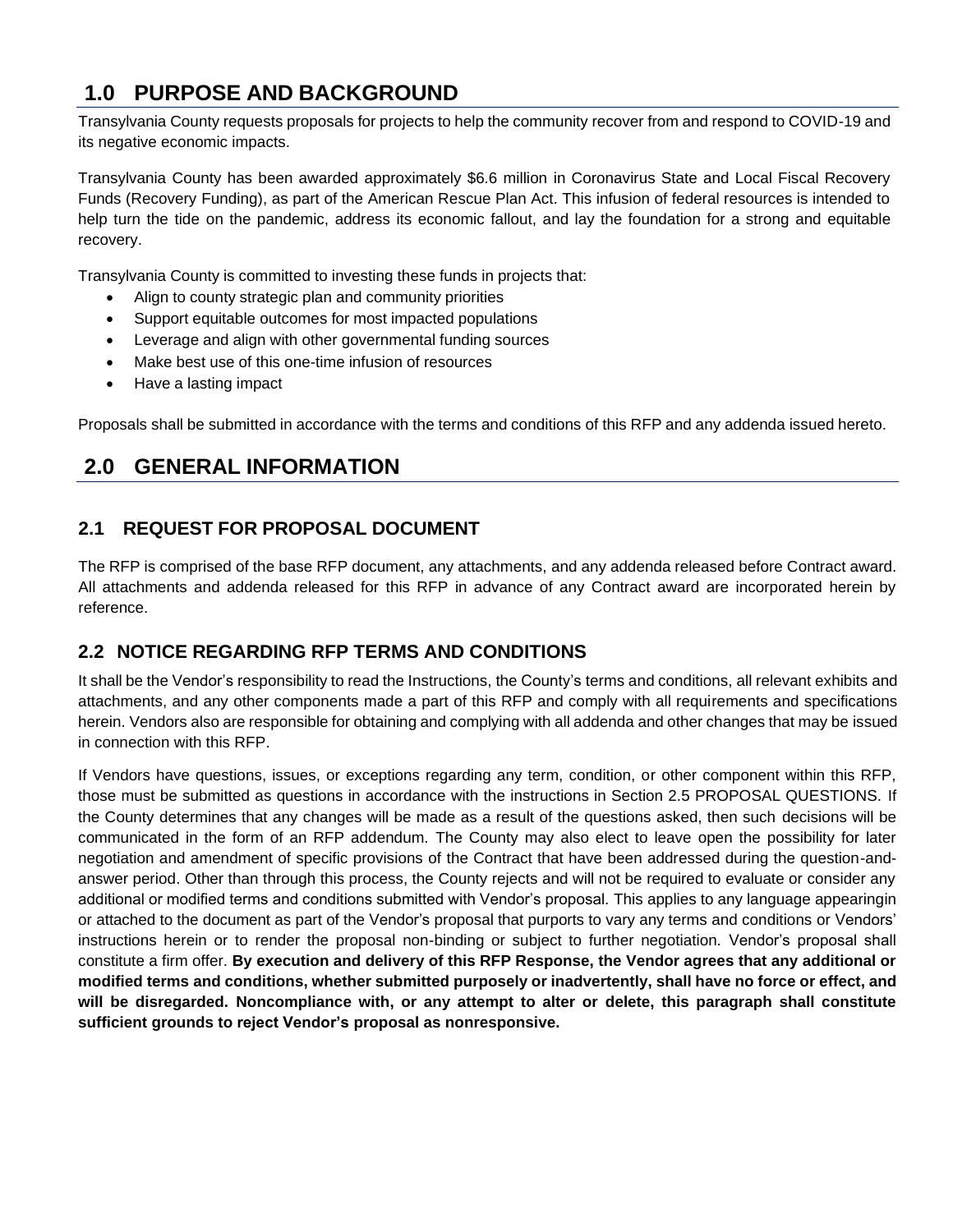## **2.3 RFP SCHEDULE**

The table below shows the *intended* schedule for this RFP. The County will make every effort to adhere to this schedule.

| Event                                | <b>Responsibility</b> | Date and Time                       |
|--------------------------------------|-----------------------|-------------------------------------|
| <b>Issue RFP</b>                     | County                | JULY 28th, 2021                     |
| Intent to Propose due to County      | Vendor                | AUGUST 13th, 2021                   |
| Virtual Workshop (req'd)             | County                | AUGST 16th, 2021                    |
|                                      |                       |                                     |
| <b>Submit Written Questions</b>      | Vendor                | AUGUST 20th, 2021                   |
| <b>Provide Response to Questions</b> | County                | AUGUST 27th, 201                    |
| Submit Proposals                     | Vendor                | SEPTEMBER 3rd, 2021                 |
|                                      |                       |                                     |
|                                      |                       |                                     |
| <b>Contract Awards</b>               | County                | ROLLING BASIS AFTER SEPTEMBER 13TH, |
|                                      |                       | 2021                                |
|                                      |                       |                                     |
| <b>Contract Effective Date</b>       | County                | TBD                                 |

### **2.4 FUNDING WORKSHOP**

An invitation-only workshop to discuss the requirements of the RFP process and ARPA Local Fiscal Recovery Funds will be held. All parties that have submitted an intent to propose in writing will be invited.

During the online session, staff will provide information about the RFP and answer questions from participants. All questions and responses from the session will be posted in the form of an addendum, and a recording of the session will be published.

### **2.5 PROPOSAL QUESTIONS**

Upon review of the RFP documents, Vendors may have questions to clarify or interpret the RFP in order to submit the best proposal possible. To accommodate the Proposal Questions process, Vendors shall submit any such questions by the above due date.

Written questions shall be emailed to brian.farmer@transylvanaicounty.org by the date and time specified above. Vendors should enter "RFP Recovery Funds Questions" as the subject for the email. Question submittals should includea reference to the applicable RFP section.

Questions received prior to the submission deadline date, the County's response, and any additional terms deemed necessary by the County will be posted in the form of an addendum. No information, instruction or advice provided orally or informally by any Transylvania County personnel, whether made in response to a question or otherwise in connection with this RFP, shall be considered authoritative or binding.

### **2.5 PROPOSAL SUBMITTAL**

Proposals will be received until 5:00 PM, 9/3/2021. All proposals may be submitted electronically submitted via e-mail to finance@transylvaniacounty.org

For assistance with the application portal, please contact Brian Farmer at Transylvania County Administration [\(brian.farmer@transylvaniacounty.org\)](mailto:brian.farmer@transylvaniacounty.org) or 828-884-1942.

It is the bidder's responsibility to ensure the proposal is received prior to the proposal acceptance time. Late proposals will not be accepted. The County reserves the right to accept or reject all or any part of any proposal, waive informalities and award the contract to best serve the interest of the County. It is the responsibility of the applicant that their proposal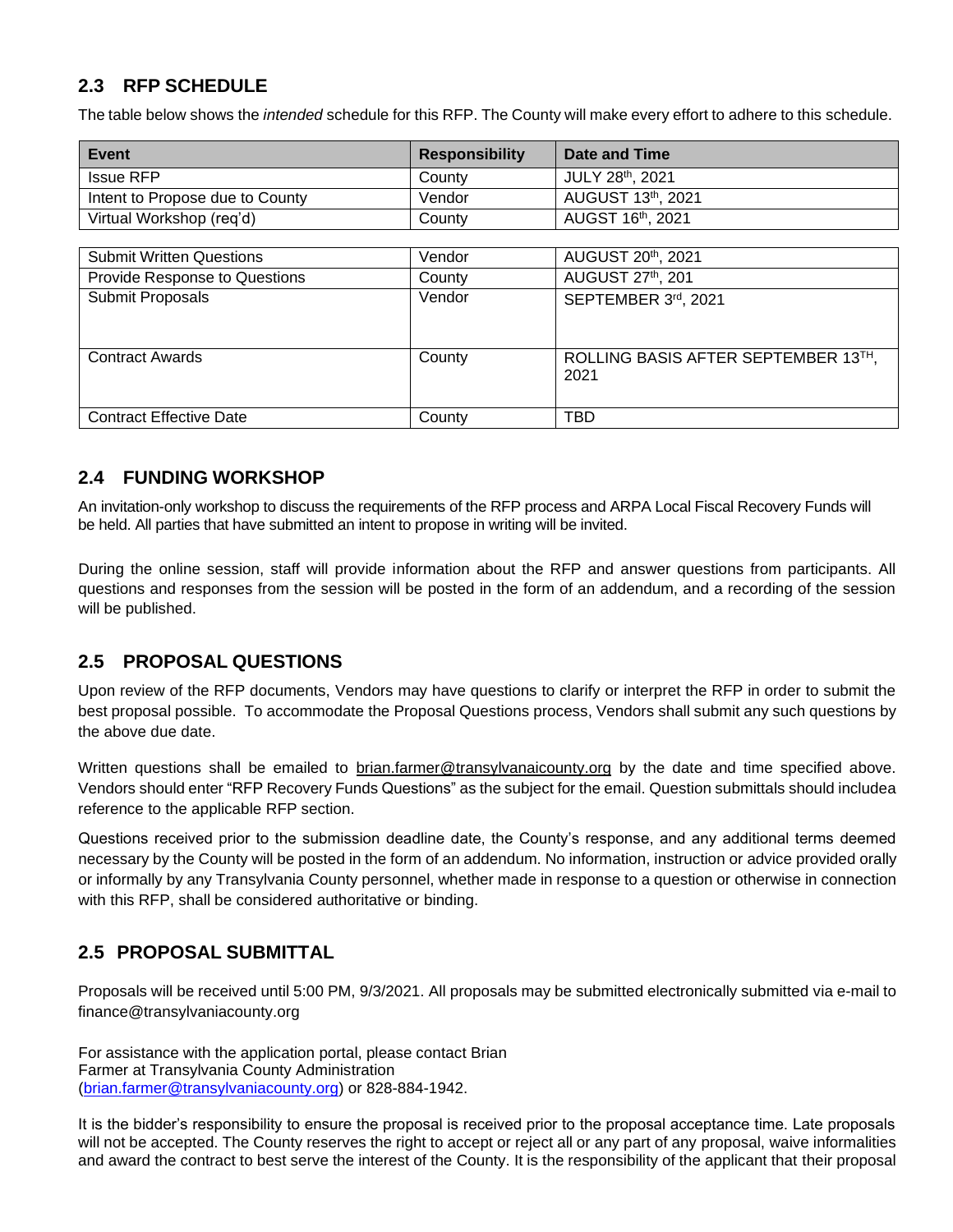is received. Email confirmations will be sent in response to all proposals submitted online.

### **2.6 PROPOSAL CONTENTS**

Vendors shall populate all attachments of this RFP that require the Vendor to provide information and include an authorized signature where requested. Vendor RFP responses shall include the following items in the following order: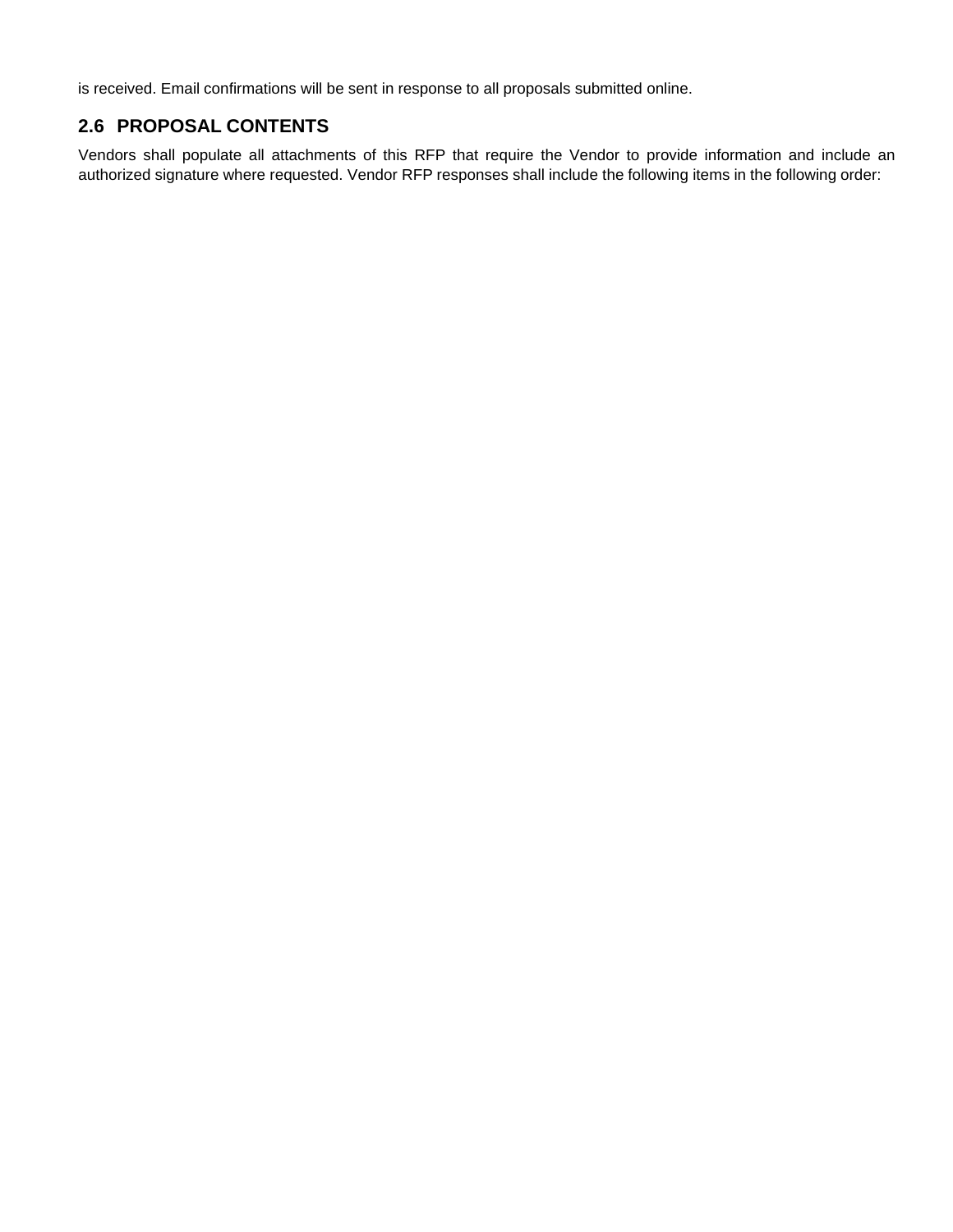#### **Name of Project**

#### **Amount of Funds Requested**

#### **Recovery Funding Eligible Category**

Please select from the list of EXPENDITURE CATEGORIES attached as an appendix.

**Brief Project Description:** Provide a short summary of your proposed project. (1,000 characters)

**Project Plan:** Explain how the project will be structured and implemented, including timeframe. (3,000 characters)

**Statement of Need:** Describe the need that this project will address. Include data to demonstrate the need and cite the source of the data. (2,000 characters)

**Link to COVID-19:** Identify a health or economic harm resulting from or exacerbated by the public health emergency, describe the nature and extent of that harm, and explain how the use of this funding would address such harm. (2,000 characters)

**Population Served:** Define the population to be served by this project, including volume and demographic characteristics of those served. (2,000 characters)

**Results:** Describe the proposed impact of the project. List at least 3 performance measures that will be tracked and reported. If possible, include baselines and goals for each performance measure. (2,000 characters)

**Evaluation:** Describe the data collection, analysis, and quality assurance measures you will use to assure ongoing, effective tracking of contract requirements and outcomes.(2,000 characters)

**Equity Impact:** How will this effort help build toward a just, equitable, and sustainable COVID-19 recovery? How are the root causes and/or disproportionate impacts of inequities addressed? (2,000 characters)

**Project Partners:** Identify any subcontractors you intend to use for the proposed scope of work. For each subcontractor listed, indicate: 1.) What products and/or services are to be supplied by that subcontractor and; 2.) What percentage of the overall scope of work that subcontractor will perform. Also, list non-funded key partners critical to project. (2,000 characters)

**Capacity**: Describe the background, experience, and capabilities of your organization or department as it relates to capacity for delivering the proposed project and managing federal funds. (2,000 characters)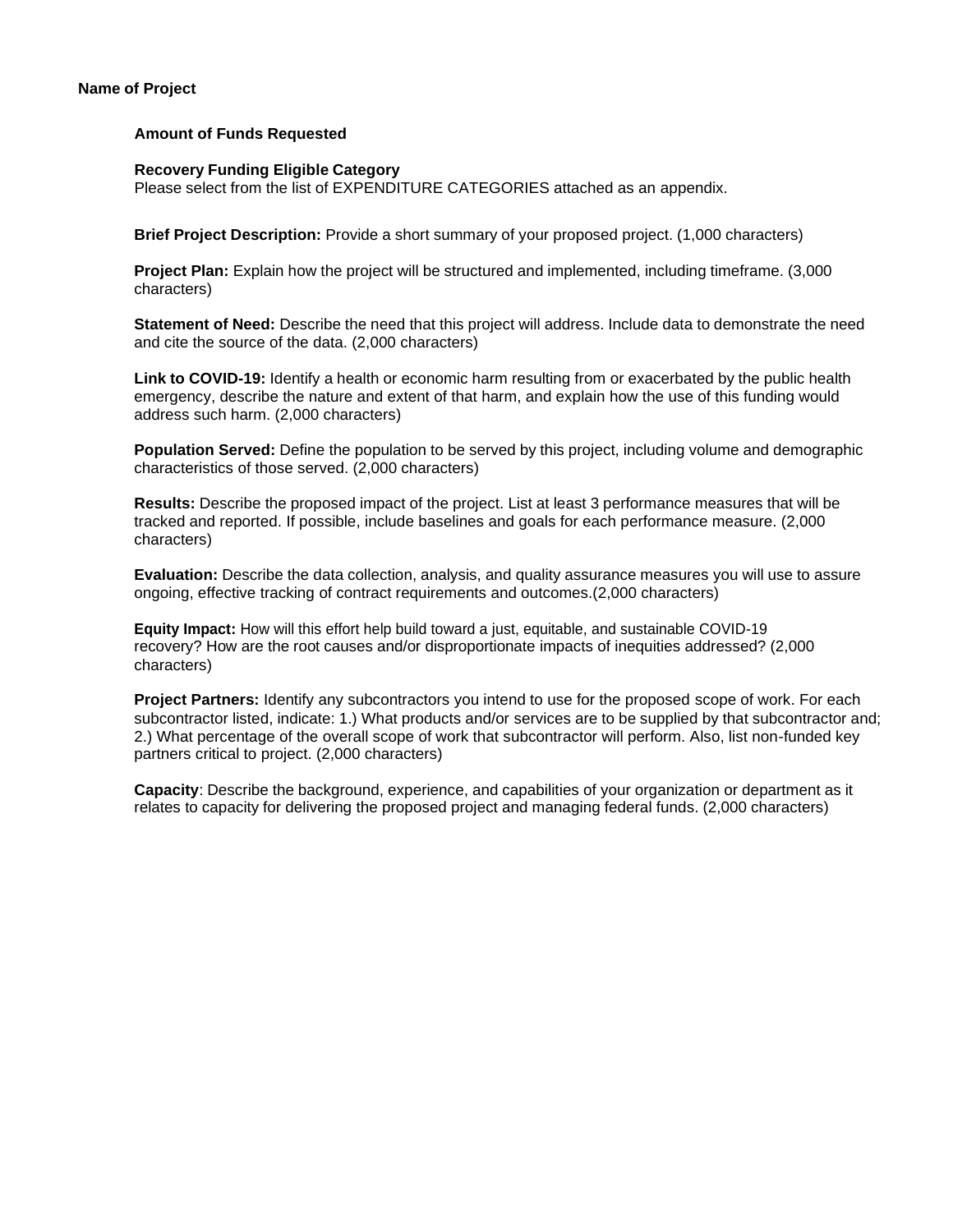**Budget:** Provide a detailed project budget including all proposed project revenues and expenditures, including explanations and methodology. For all revenue sources, list the funder and denote whether funds are confirmed or pending. For project expenses, denote all capital vs. operating costs, and reflect which specific expenses are proposed to be funded with one-time Transylvania County Recovery Funds. (excel format preferred)

**Special Considerations:** Provide any other information that might assist the County in its selection. (2,000 characters)

# **3.0 METHOD OF AWARD AND PROPOSAL EVALUATION PROCESS**

### **3.1 METHOD OF AWARD**

All qualified proposals will be evaluated, and awards will be made to the Vendor(s) meeting the RFP requirements and best fits the needs of the County.

Transylvania County reserves the right to reject any and/or all submittals, and to waive defects, technicalities and/or irregularities in any submittal. The County reserves the right to finalize a contract with one or more firms based on all factors involved in the written qualification submittal without further discussion or interviews.

Proposals will generally be evaluated according to completeness, content, and experience with similar projects, ability of the Vendor and its staff, and cost.

Vendors are cautioned that this is a request for offers, not an offer or request to contract, and the County reserves the unqualified right to reject any and all offers at any time if such rejection is deemed to be in the best interest of the County.

### **3.2 EVALUATION CRITERIA**

Following the deadline for submittals, a selection committee will review the submitted proposals. The selection committee will review, analyze, and rank all submittals based on their response to the information requested. The selection process will include the following criteria in the evaluation of proposals. These criteria are not necessarily listed in order of importance.

- Amount of Funds Requested
- Recovery Fund Eligible Category
- Project Plan
- Statement of Need
- Link to COVID-19
- Population Served
- **Results**
- **Evaluation**
- Equity Impact
- Project Partners
- Organizational Capacity
- Budget
- **Special Considerations**

# **4.0 REQUIREMENTS**

### **4.1 CONTRACT TERM**

Transylvania County intends to make rolling awards, and contract term will vary depending on project. All work must be completed, and funds fully expended by December 31, 2026.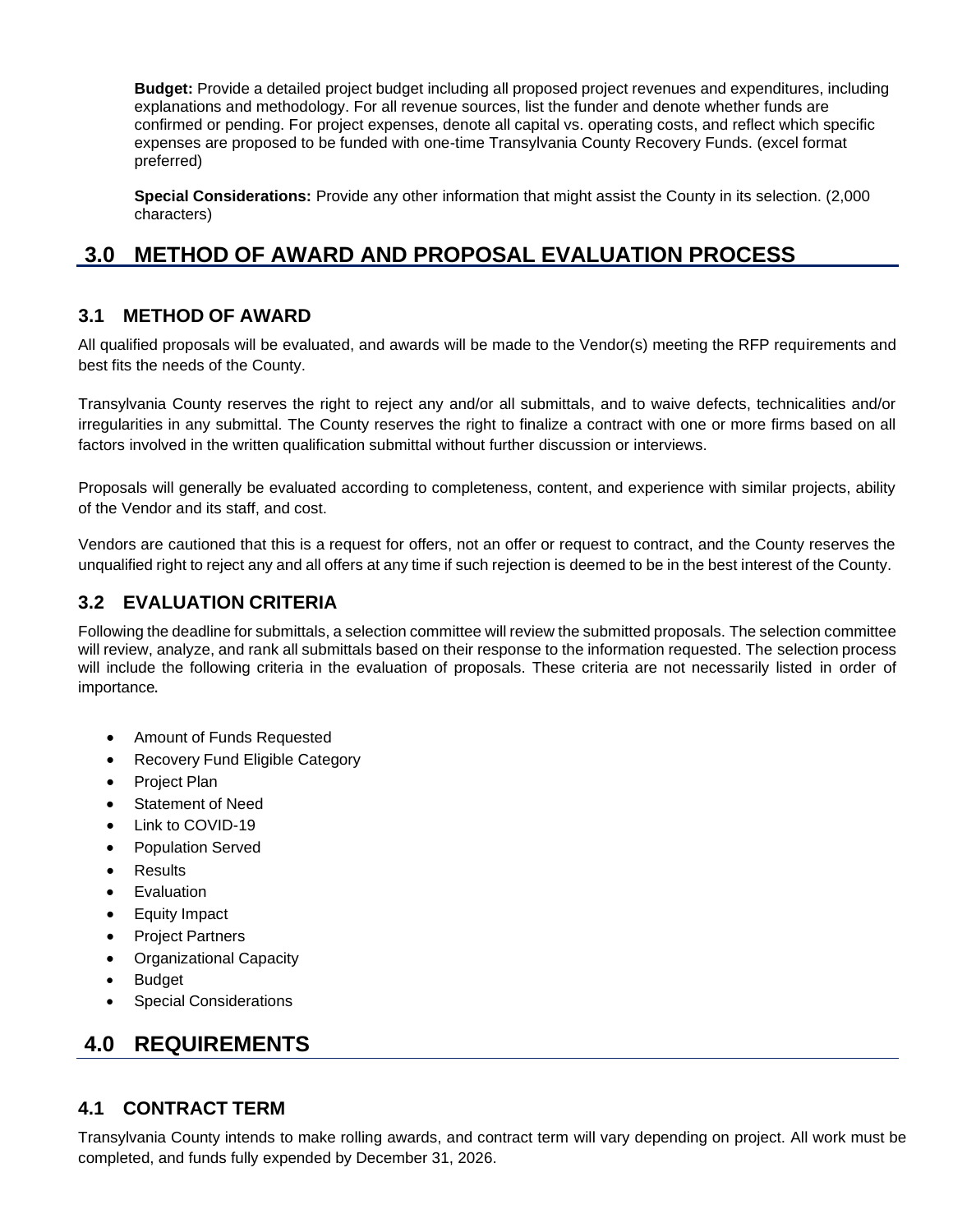### **4.2 PRICING**

Proposal price shall constitute the total cost to Buyer for complete performance in accordance with the requirements and specifications herein, including all applicable charges handling, administrative and other similar fees. Vendor shall not invoice for any amounts not specifically allowed for in this RFP.

### **4.3 VENDOR'S REPRESENTATIONS**

- a) Vendor warrants those qualified personnel shall provide Services under this Contract in a professional manner. "Professional manner" means that the personnel performing the Services will possess the skill and competence consistent with the prevailing business standards in the industry. Vendor agrees that it will not enter any agreement with a third party that may abridge any rights of the County under this Contract. Vendor will serve as the prime contractor under this Contract and shall be responsible for the performance and payment of all subcontractor(s) that may be approved by the County. Names of any third-party Vendors or subcontractors of Vendor may appear for purposes of convenience in Contract documents; and shall not limit Vendor's obligations hereunder. Vendor will retain executive representation for functional and technical expertise as needed in order to incorporate any work by third party subcontractor(s).
- b) If any Services, deliverables, functions, or responsibilities not specifically described in this Contract are required for Vendor's proper performance, provision and delivery of the service and deliverables under this Contract, or are an inherent part of or necessary sub-task included within such service, they will be deemed to be implied by and included within the scope of the contract to the same extent and in the same manner as if specifically described in the contract. Unless otherwise expressly provided herein, Vendor will furnish all of its own necessary management,supervision, labor, facilities, furniture, computer and telecommunications equipment, software, supplies and materials necessary for the Vendor to provide and deliver the Services and Deliverables.
- c) Vendor warrants that it has the financial capacity to perform and to continue perform its obligations under the contract; that Vendor has no constructive or actual knowledge of an actual or potential legal proceeding being brought against Vendor that could materially adversely affect performance of this Contract; and that entering into this Contract is not prohibited by any contract, or order by any court of competent jurisdiction.

# **5.0 SCOPE OF WORK**

#### **Eligibility**

Proposals will be accepted from any municipal corporation or other public body, and bodies politic and corporate of the State of North Carolina a[s](#page-15-0) well as nonprofit organizations<sup>ii</sup> whose principal place of business is located in Transylvania County. If an organization does not meet these criteria, it may partner with another organization to serve as fiscal agent for the purposes of administering grant funding.

Organizations may submit up to one (1) project proposal each.

Collaborative applications are welcome and should select a lead entity for application submission and contracting purposes. Subawards are allowable, meaning passing through funding to subrecipients to carry out a part of the work. In these cases, the lead entity would be responsible for ensuring all award criteria are met.

#### **Project Requirements**

Funded projects must:

- Meet the eligible use of funds for Coronavirus State and Local Fiscal Recovery Funds, per US Treasury guidance
- Meet a public purpose and fall within County authority to fund per NC General Statutes, to be affirmed by review by Transylvania County legal department prior to grant award
- Identify and directly address a need or negative impact of the COVID-19 public health emergency
- Support equitable outcomes for most impacted populations
- Leverage and align with other funding sources
- Make best use of this one-time infusion of resources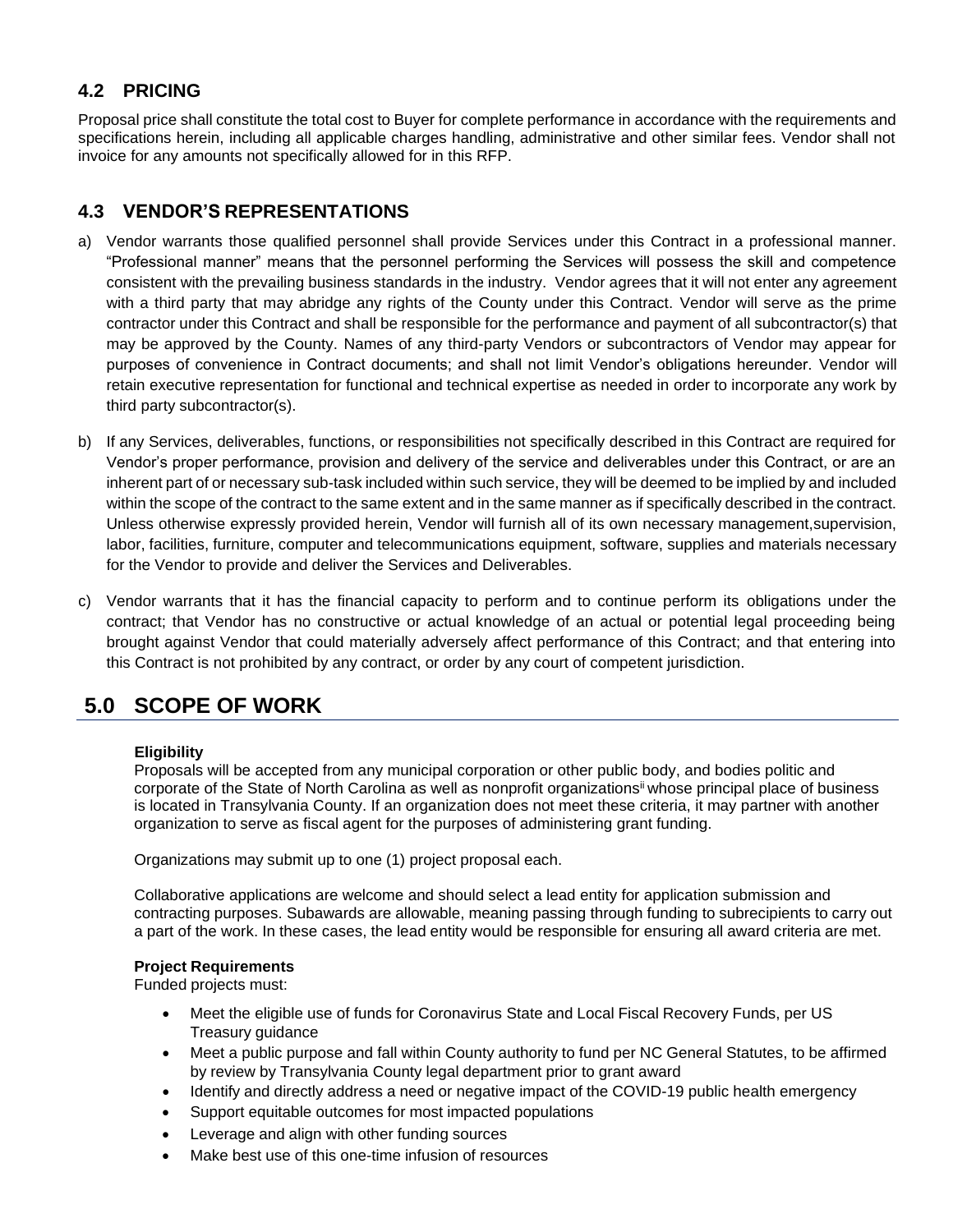- Have a lasting impact
- Provide performance reporting regarding use of funds and project impact
- Comply with all provisions of the funding contract, including expenditure tracking and federal subrecipient monitoring
- Include costs incurred no earlier than March 3, 2021
- Complete all work and fully expend all funds by December 31, 2026

| <b>Eligible Category</b>                              | <b>Examples of Allowable Projects</b>                                            |
|-------------------------------------------------------|----------------------------------------------------------------------------------|
| <b>PREVENT AND MITIGATE</b>                           | □ Vaccination programs, including staffing, equipment, supplies, facilities      |
| COVID-19                                              | and administrative expenses                                                      |
| Funding for services and                              | $\Box$ Testing, monitoring and contact tracing                                   |
| programming for the                                   | $\square$ Supporting isolation and quarantine                                    |
| prevention and response to                            | □ Public health surveillance and data system enhancement                         |
| COVID-19                                              | - Case monitoring                                                                |
|                                                       | - Vaccination uptake tracking                                                    |
|                                                       | $\square$ Enforcing public health orders                                         |
|                                                       | □ Emergency medical response expenses, including emergency medical               |
|                                                       | transportation related to COVID-19                                               |
|                                                       | □ Communication efforts related to COVID-19 vaccination                          |
|                                                       | programs and public health orders                                                |
|                                                       | $\Box$ Purchase PPE and disinfection of public areas and other facilities        |
|                                                       | □ Prevention and mitigation in congregate living facilities, such as:            |
|                                                       | - Nursing homes and skilled nursing facilities                                   |
|                                                       | - Jails and incarceration settings                                               |
|                                                       | - Group living facilities including residential foster care and behavioral       |
|                                                       | health treatment facilities                                                      |
|                                                       | - Other key settings like homeless shelters and schools                          |
|                                                       | □ Ventilation improvements in congregate settings, public health facilities      |
|                                                       | or other public facilities                                                       |
|                                                       | $\Box$ Capital investments or adaptations to public facilities such as hospitals |
|                                                       | or health clinics                                                                |
| <b>COVID-19 TREATMENT</b>                             |                                                                                  |
| <b>AND MEDICAL SERVICES</b>                           |                                                                                  |
| Funding to enhance health                             |                                                                                  |
| care capacity to treat and                            |                                                                                  |
| provide care and services for                         |                                                                                  |
| near and long-term medical                            |                                                                                  |
| needs for COVID-19 patients                           |                                                                                  |
| as well as genomic                                    |                                                                                  |
| surveillance for COVID-19                             |                                                                                  |
| variants. This also includes                          |                                                                                  |
| treatment expenses of the                             |                                                                                  |
| long-term symptoms or                                 |                                                                                  |
| effects of COVID-19,<br>including post-intensive care |                                                                                  |
| syndrome.                                             |                                                                                  |
| <b>ENHANCE BEHAVIORAL</b>                             | $\Box$ Mental health treatment                                                   |
| <b>AND MENTAL HEALTH</b>                              | $\Box$ Substance misuse treatment                                                |
| <b>SERVICES</b>                                       |                                                                                  |
| Funding new or enhanced                               | $\Box$ Hotlines and/or warmlines                                                 |
| services that meet behavioral                         | $\Box$ Crisis intervention services                                              |
| health needs exacerbated by                           | $\Box$ Overdose prevention                                                       |
| the pandemic, as well as                              | $\Box$ Infectious disease prevention                                             |
| related public health needs.                          | $\square$ Behavioral/physical health primary care services                       |
| <b>SUPPORT LOCAL HEALTH</b>                           | $\Box$ Public safety                                                             |
| <b>AND SAFETY</b>                                     | $\Box$ Public health                                                             |
| <b>WORKFORCE</b>                                      | $\Box$ Health care                                                               |
|                                                       | $\Box$ Human services                                                            |
|                                                       |                                                                                  |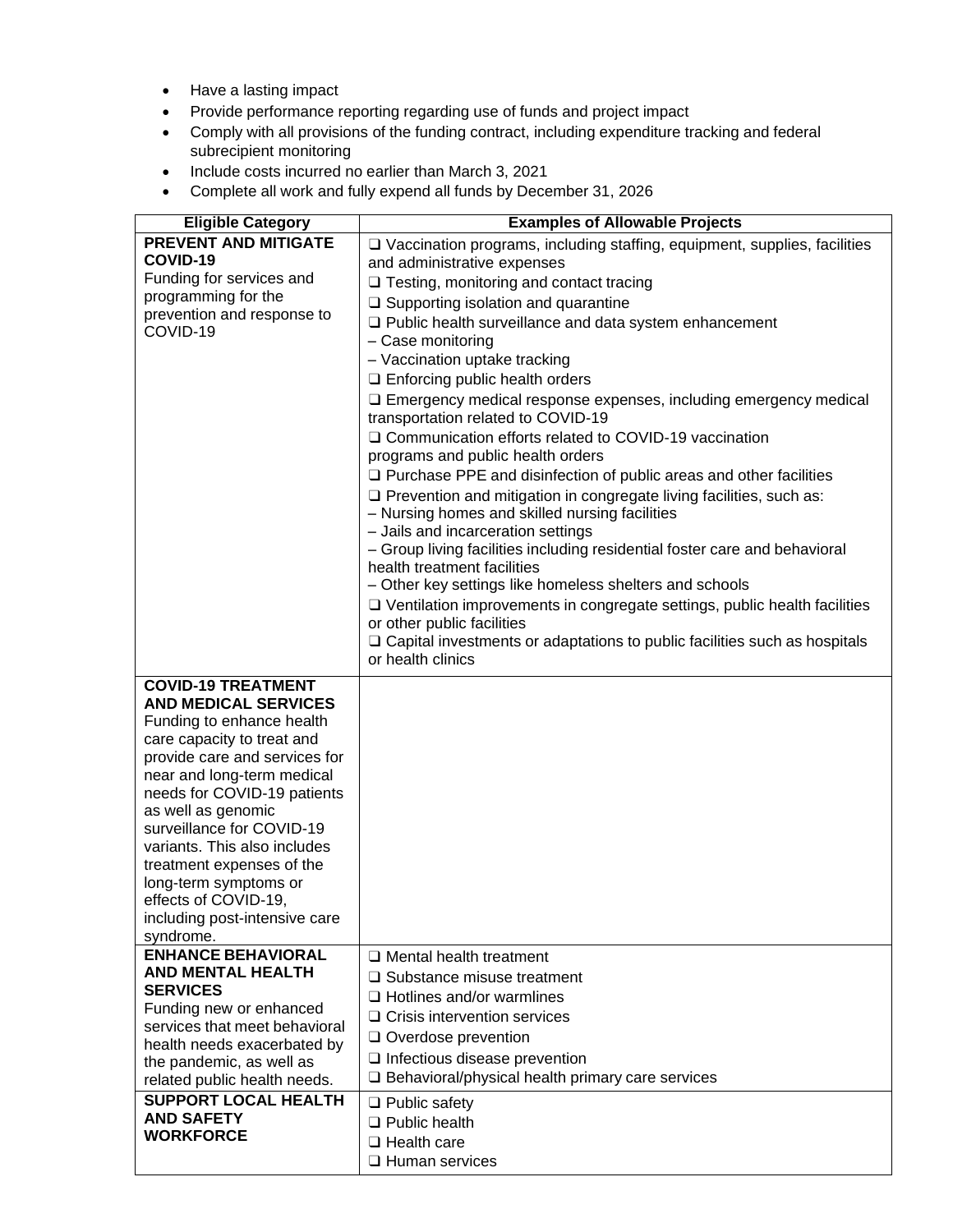| Funding payroll and covered                                  | $\Box$ Other similar employees                                                                                                                      |
|--------------------------------------------------------------|-----------------------------------------------------------------------------------------------------------------------------------------------------|
| benefit expenses for the                                     |                                                                                                                                                     |
| following segments of county                                 |                                                                                                                                                     |
| workers who, primarily or<br>partially work regularly to     |                                                                                                                                                     |
| mitigate or respond to the                                   |                                                                                                                                                     |
| COVID-19 emergency.                                          |                                                                                                                                                     |
| <b>IMPROVE THE DESIGN</b>                                    | □ Targeted consumer outreach                                                                                                                        |
| <b>AND EXECUTION OF</b>                                      | $\square$ Improvements to data or technology infrastructure                                                                                         |
| <b>HEALTH AND PUBLIC</b>                                     | $\Box$ Impact evaluation                                                                                                                            |
| <b>HEALTH PROGRAMS</b>                                       | $\Box$ Data analysis                                                                                                                                |
| Funding efforts to improve<br>programs addressing the        |                                                                                                                                                     |
| COVID-19 public health                                       |                                                                                                                                                     |
| emergency through planning                                   |                                                                                                                                                     |
| and analysis.                                                |                                                                                                                                                     |
| <b>ADDRESS DISPARITIES IN</b>                                | - Community health workers who will help residents access health                                                                                    |
| <b>PUBLIC HEALTH</b>                                         | services and resources that address the social determinants of health                                                                               |
| <b>OUTCOMES</b>                                              | - Public benefits navigators that help residents navigate and apply for                                                                             |
|                                                              | federal, state and local public benefits or services                                                                                                |
|                                                              | - Housing services that support healthy living environments and<br>neighborhoods that are conducive to mental and physical wellness                 |
|                                                              | - Lead Paint remediation or remediation of other lead hazards to reduce                                                                             |
|                                                              | elevated blood lead levels in children                                                                                                              |
|                                                              | - Evidence-based community violence intervention programs that will                                                                                 |
|                                                              | prevent violence and mitigate the increase of violence during the                                                                                   |
|                                                              | pandemic                                                                                                                                            |
|                                                              | - Services to address housing insecurity, lack of affordable housing or<br>homelessness                                                             |
|                                                              | - Services to address impacts of COVID-19 on education, including new                                                                               |
|                                                              | or expanded learning services, assistance to high-poverty school districts,                                                                         |
|                                                              | needs of students                                                                                                                                   |
|                                                              | - Services to address childhood health or welfare, including childcare,                                                                             |
|                                                              | home visits by health professionals, parent educators and social service                                                                            |
|                                                              | professionals, and services for child welfare-involved families and youth                                                                           |
| <b>ASSISTANCE TO</b><br><b>HOUSEHOLDS</b>                    | $\Box$ Food assistance                                                                                                                              |
| Funds may be used to assist                                  | $\Box$ Rent, mortgage or utility assistance                                                                                                         |
| households or populations,                                   | □ Counseling and legal aid to prevent eviction or homelessness.                                                                                     |
| preferably those most                                        | □ Cash assistance                                                                                                                                   |
| disproportionately impacted,                                 | $\Box$ Emergency assistance for burials                                                                                                             |
| by the negative economic                                     | $\Box$ Home repairs, weatherization or other needs                                                                                                  |
| impacts of the COVID-19                                      | $\square$ Internet access or digital literacy assistance                                                                                            |
| public health<br>Emergency.                                  | $\square$ Job training related to a worker's occupation or level of training<br>impacted by COVID                                                   |
| <b>SMALL BUSINESS AND</b>                                    |                                                                                                                                                     |
| <b>NON-PROFIT SUPPORT</b>                                    | $\square$ Loans or grants to mitigate financial hardship, such as declines in<br>revenues or impacts of periods of business closure, for example by |
| State, local and Tribal                                      | supporting payroll and benefits costs, costs to retain employees,                                                                                   |
| governments may provide                                      | mortgage, rent, or utilities costs, and other operating costs                                                                                       |
| assistance to small                                          | □ Loans, grants, or in-kind assistance to implement COVID-19 prevention                                                                             |
| businesses to adopt safer                                    | or mitigation tactics, such as physical plant changes to enable social                                                                              |
| operating procedures,                                        | distancing, enhanced cleaning efforts, barriers or partitions, or COVID-19                                                                          |
| weather periods of closure or<br>mitigate financial hardship | vaccination, testing, or contact tracing programs                                                                                                   |
| resulting from the COVID-19                                  | □ Technical assistance, counseling, or other services to assist with                                                                                |
| public health emergency.                                     | business planning needs                                                                                                                             |
| <b>AID TO IMPACTED</b>                                       | $\square$ Implement COVID-19 mitigation and infection prevention measures to                                                                        |
| <b>INDUSTRIES</b>                                            | enable safe resumption                                                                                                                              |
| Funds may be used to aid                                     | $\square$ Improvement to ventilation, physical barriers or partition                                                                                |
| tourism, travel, hospitality,                                | $\square$ Signage to facilitate social distancing                                                                                                   |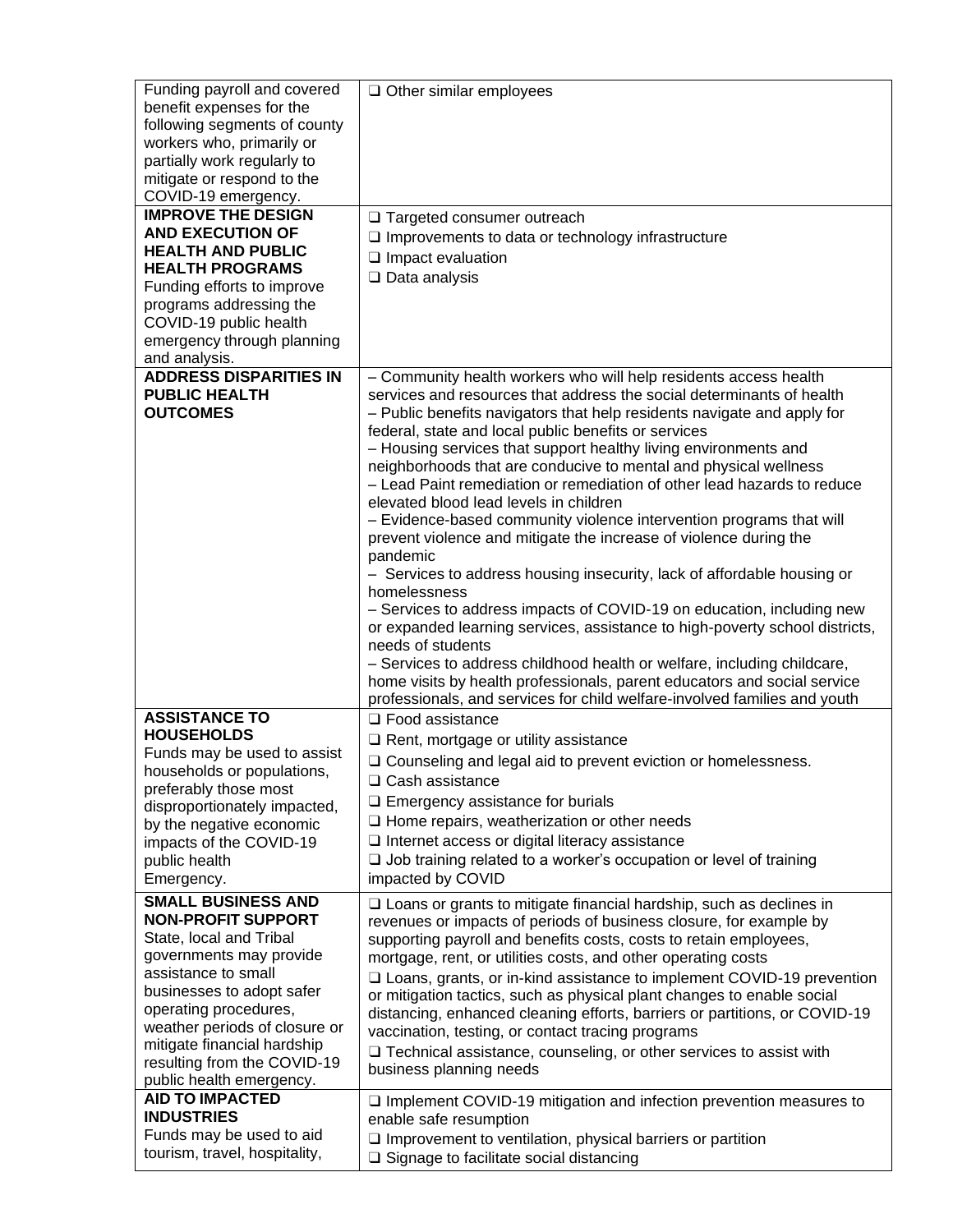| and other impacted industries<br>that responds to the negative<br>economic impacts of the<br>COVID-19 public health<br>emergency. | $\Box$ Provision of masks or PPE<br>$\square$ Consultation with infection prevention professionals to develop safe<br>reopening plans<br>$\Box$ Activities that support safe reopening of businesses in the tourism,<br>travel and hospitality industries and business districts that were closed<br>during the COVID-19 public health emergency<br>$\square$ Planned expansion or upgrade of tourism, travel and hospitality facilities<br>delayed due to the pandemic<br>$\Box$ Aid may be considered responsive to the negative economic impacts of<br>the pandemic if it supports businesses, attractions, business districts and<br>tribal development districts operating prior to the pandemic and affected by<br>required closure and other efforts to contain the pandemic |
|-----------------------------------------------------------------------------------------------------------------------------------|-------------------------------------------------------------------------------------------------------------------------------------------------------------------------------------------------------------------------------------------------------------------------------------------------------------------------------------------------------------------------------------------------------------------------------------------------------------------------------------------------------------------------------------------------------------------------------------------------------------------------------------------------------------------------------------------------------------------------------------------------------------------------------------|
| <b>ASSISTANCE TO</b><br><b>UNEMPLOYED WORKERS</b>                                                                                 | $\Box$ Job training to accelerate rehiring of unemployed workers<br>$\Box$ Workers unemployed due to the pandemic or the resulting recession<br>$\Box$ Workers who were already unemployed when the pandemic began and                                                                                                                                                                                                                                                                                                                                                                                                                                                                                                                                                              |
|                                                                                                                                   | remain so due to the negative economic impacts of the pandemic<br>$\Box$ Individuals who want and are available for work, including those who<br>have looked for work sometime in the past 12 months or who are<br>employed part time but who want and are available for full-time work                                                                                                                                                                                                                                                                                                                                                                                                                                                                                             |
| <b>IMPROVE EFFICACY OF</b><br><b>ECONOMIC RELIEF</b>                                                                              | $\Box$ Use of data analysis                                                                                                                                                                                                                                                                                                                                                                                                                                                                                                                                                                                                                                                                                                                                                         |
| <b>PROGRAMS</b>                                                                                                                   | □ Targeted consumer outreach<br>$\Box$ Improvements to data or technology infrastructure                                                                                                                                                                                                                                                                                                                                                                                                                                                                                                                                                                                                                                                                                            |
| Counties may also use Fiscal<br>Recovery Funds to improve                                                                         | $\Box$ Impact evaluations                                                                                                                                                                                                                                                                                                                                                                                                                                                                                                                                                                                                                                                                                                                                                           |
| efficacy of programs                                                                                                              |                                                                                                                                                                                                                                                                                                                                                                                                                                                                                                                                                                                                                                                                                                                                                                                     |
| addressing negative<br>economic impacts.                                                                                          |                                                                                                                                                                                                                                                                                                                                                                                                                                                                                                                                                                                                                                                                                                                                                                                     |
| <b>SERVICES FOR</b>                                                                                                               | □ Investments in Housing and Neighborhoods: Funds may be used to                                                                                                                                                                                                                                                                                                                                                                                                                                                                                                                                                                                                                                                                                                                    |
| <b>DISPROPORTIONATELY</b><br><b>IMPACTED COMMUNITIES</b>                                                                          | assist households or populations facing negative economic impacts due to                                                                                                                                                                                                                                                                                                                                                                                                                                                                                                                                                                                                                                                                                                            |
| Funds may be used for                                                                                                             | COVID-19, such as:<br>- Services to address homelessness such as supportive housing, and to                                                                                                                                                                                                                                                                                                                                                                                                                                                                                                                                                                                                                                                                                         |
| certain services when                                                                                                             | improve access to stable, affordable housing among unhoused individuals                                                                                                                                                                                                                                                                                                                                                                                                                                                                                                                                                                                                                                                                                                             |
| provided in a Qualified<br>Census Tract (QCT), to                                                                                 | - Affordable housing development to increase supply of affordable and<br>high-quality living units                                                                                                                                                                                                                                                                                                                                                                                                                                                                                                                                                                                                                                                                                  |
| families and individuals living                                                                                                   | - Housing vouchers, residential counseling, or housing navigation                                                                                                                                                                                                                                                                                                                                                                                                                                                                                                                                                                                                                                                                                                                   |
| in QCTs, by a Tribal<br>government, or to other                                                                                   | assistance to facilitate household moves to neighborhoods with high levels                                                                                                                                                                                                                                                                                                                                                                                                                                                                                                                                                                                                                                                                                                          |
| households, businesses or                                                                                                         | of economic opportunity and mobility for low-income residents, to help<br>residents increase their economic opportunity and reduce concentrated                                                                                                                                                                                                                                                                                                                                                                                                                                                                                                                                                                                                                                     |
| populations disproportionately                                                                                                    | areas of low economic opportunity                                                                                                                                                                                                                                                                                                                                                                                                                                                                                                                                                                                                                                                                                                                                                   |
| impacted by the COVID-19<br>public health                                                                                         | □ Addressing Educational Disparities: Funds may also enhance<br>educational supports to help mitigate impacts on students, such as:                                                                                                                                                                                                                                                                                                                                                                                                                                                                                                                                                                                                                                                 |
| emergency.                                                                                                                        | - New, expanded, or enhanced early learning services, including pre-                                                                                                                                                                                                                                                                                                                                                                                                                                                                                                                                                                                                                                                                                                                |
|                                                                                                                                   | kindergarten programs and Head Start                                                                                                                                                                                                                                                                                                                                                                                                                                                                                                                                                                                                                                                                                                                                                |
|                                                                                                                                   | - Assistance to high-poverty school districts to advance equitable funding<br>across districts                                                                                                                                                                                                                                                                                                                                                                                                                                                                                                                                                                                                                                                                                      |
|                                                                                                                                   | - Evidence-based educational services and practices that address the<br>academic needs of students and/or their social, emotional and mental                                                                                                                                                                                                                                                                                                                                                                                                                                                                                                                                                                                                                                        |
|                                                                                                                                   | health<br>- Services that support students' social, emotional and mental health                                                                                                                                                                                                                                                                                                                                                                                                                                                                                                                                                                                                                                                                                                     |
|                                                                                                                                   | □ Promoting Healthy Childhood Environments: Funds may be used to                                                                                                                                                                                                                                                                                                                                                                                                                                                                                                                                                                                                                                                                                                                    |
|                                                                                                                                   | mitigate increases in economic hardship, material insecurity, and parental                                                                                                                                                                                                                                                                                                                                                                                                                                                                                                                                                                                                                                                                                                          |
|                                                                                                                                   | stress and behavioral health challenges in families with children, such as:<br>- New or expanded high-quality childcare                                                                                                                                                                                                                                                                                                                                                                                                                                                                                                                                                                                                                                                             |
|                                                                                                                                   | - Home visiting programs to provide structured visits from health, parent                                                                                                                                                                                                                                                                                                                                                                                                                                                                                                                                                                                                                                                                                                           |
|                                                                                                                                   | educators, and social service professionals to pregnant women or families<br>with young children to offer education and assistance navigating resources<br>for economic support, health needs, or child development                                                                                                                                                                                                                                                                                                                                                                                                                                                                                                                                                                 |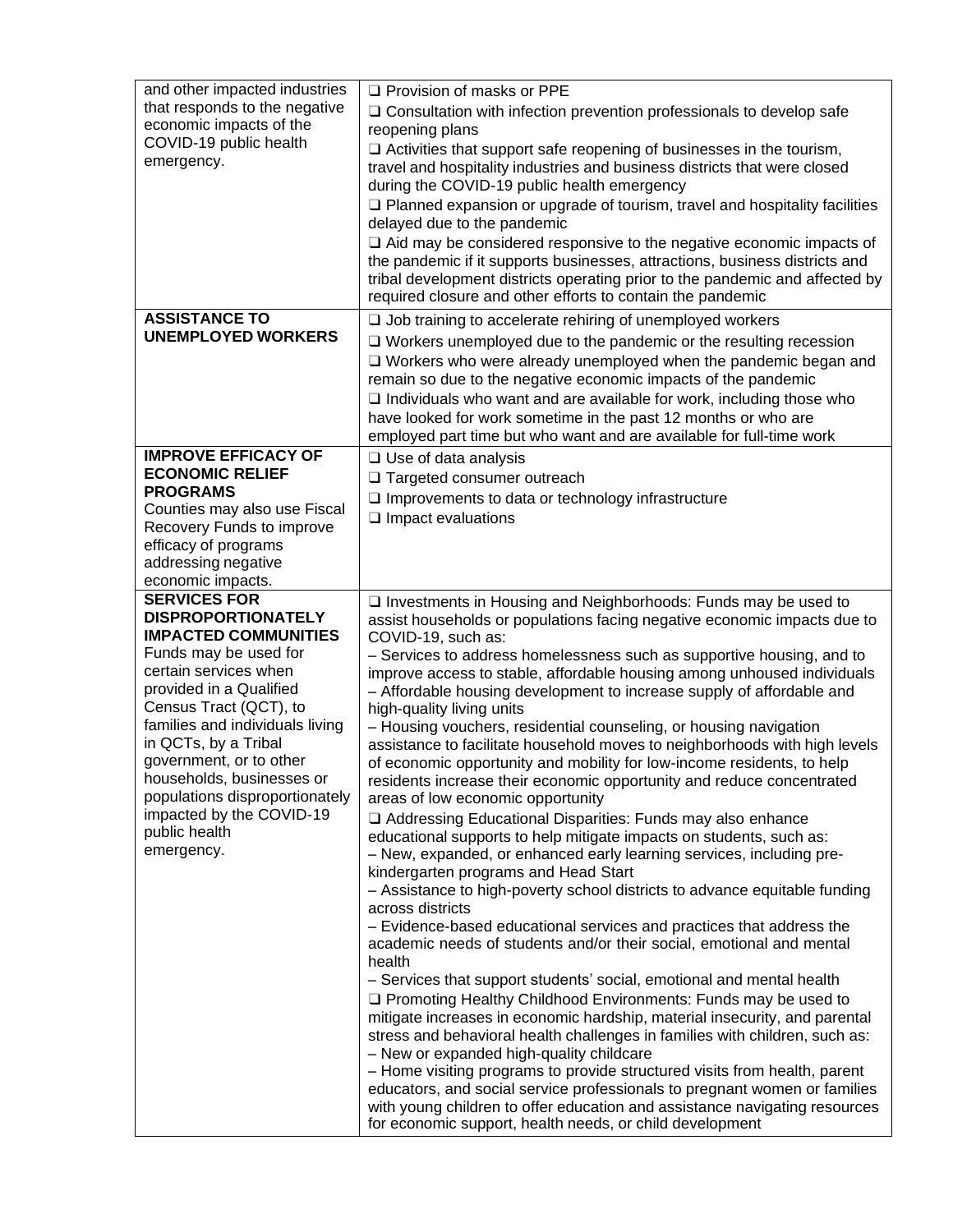|                                                                                                                                                                                                                                                                                                                                                                                                                                                                                                                                                                                                | - Enhanced services for child welfare-involved families and foster youth to<br>provide support and training on child development, positive parenting,                                                                                                                                                                                                                                                                                                                                                                                                                                                                                                                                      |
|------------------------------------------------------------------------------------------------------------------------------------------------------------------------------------------------------------------------------------------------------------------------------------------------------------------------------------------------------------------------------------------------------------------------------------------------------------------------------------------------------------------------------------------------------------------------------------------------|--------------------------------------------------------------------------------------------------------------------------------------------------------------------------------------------------------------------------------------------------------------------------------------------------------------------------------------------------------------------------------------------------------------------------------------------------------------------------------------------------------------------------------------------------------------------------------------------------------------------------------------------------------------------------------------------|
|                                                                                                                                                                                                                                                                                                                                                                                                                                                                                                                                                                                                | coping skills or recovery for mental health and substance use challenges                                                                                                                                                                                                                                                                                                                                                                                                                                                                                                                                                                                                                   |
| <b>WATER &amp; SEWER</b><br><b>INFRASTRUCTURE</b><br>To assist in meeting the<br>critical need for investments<br>and improvements to existing<br>infrastructure in water and<br>sewer, counties can invest<br>Recovery Funds in these<br>sectors including a broad<br>range of necessary<br>investments in projects that<br>improve access to clean<br>drinking water, improve<br>wastewater and stormwater<br>infrastructure systems.<br>Eligible uses are aligned to<br>the Environment Protection<br>Agency's (EPA) Clean Water<br>State Revolving Fund and<br><b>Drinking Water State</b> | - Projects to construct, improve and repair wastewater treatment plants<br>- Control non-point sources of pollution<br>- Improve resilience of infrastructure to severe weather events<br>- Create green infrastructure<br>- Protect waterbodies from pollution<br>- Ensure compliance with applicable health and environmental safety<br>requirements<br>- Address the most serious risks to human health<br>- Assist systems most in need on a per household basis according to<br>State affordability criteria<br>- Stormwater runoff<br>- Water pollution<br>- Flood control<br>- Green infrastructure that support stormwater resiliency, including rain<br>gardens and green streets |
|                                                                                                                                                                                                                                                                                                                                                                                                                                                                                                                                                                                                |                                                                                                                                                                                                                                                                                                                                                                                                                                                                                                                                                                                                                                                                                            |
| Revolving Fund.<br><b>BROADBAND</b><br><b>INFRASTRUCTURE</b><br>The COVID-19 public health<br>emergency has underscored<br>the importance of universally<br>available, high-speed, reliable<br>and affordable broadband<br>coverage as millions of<br>Americans rely on the internet<br>to participate in, among<br>critical activities, remote<br>school, healthcare and work.<br>Recognizing the need for<br>such connectivity, the ARPA<br>provides funds to state,<br>territorial, local and tribal<br>governments to make<br>necessary investments in<br>broadband infrastructure.        | $\Box$ Make necessary investments in broadband infrastructure aimed at<br>"unserved or underserved" communities. (at speeds below 25 Mbps<br>download and 3 Mbps upload)<br>□ Eligible projects are expected to meet or exceed symmetrical upload<br>and download speeds of 100 Mbps. However, in instances where required<br>speeds cannot be achieved (due of the geography, topography, or<br>excessive costs), the affected project would be expected to meet or<br>exceed 100 Mbps download with a minimum of 20 Mbps upload with<br>scalability to a symmetrical minimum of 100 Mbps                                                                                                 |

# **6.0 GENERAL TERMS AND CONDITIONS**

- **1. READ, REVIEW AND COMPLY:** It shall be the Vendor's responsibility to read this entire document, review all enclosures and attachments, and any addenda thereto, and comply with all requirements specified herein, regardless of whether appearing in these Instructions to Vendors or elsewhere in this RFP document.
- **2. LATE PROPOSALS**: Late proposals, regardless of cause, will not be considered, and will automatically be disqualified from further consideration. It shall be the Vendor's sole responsibility to ensure the timely submission of proposals.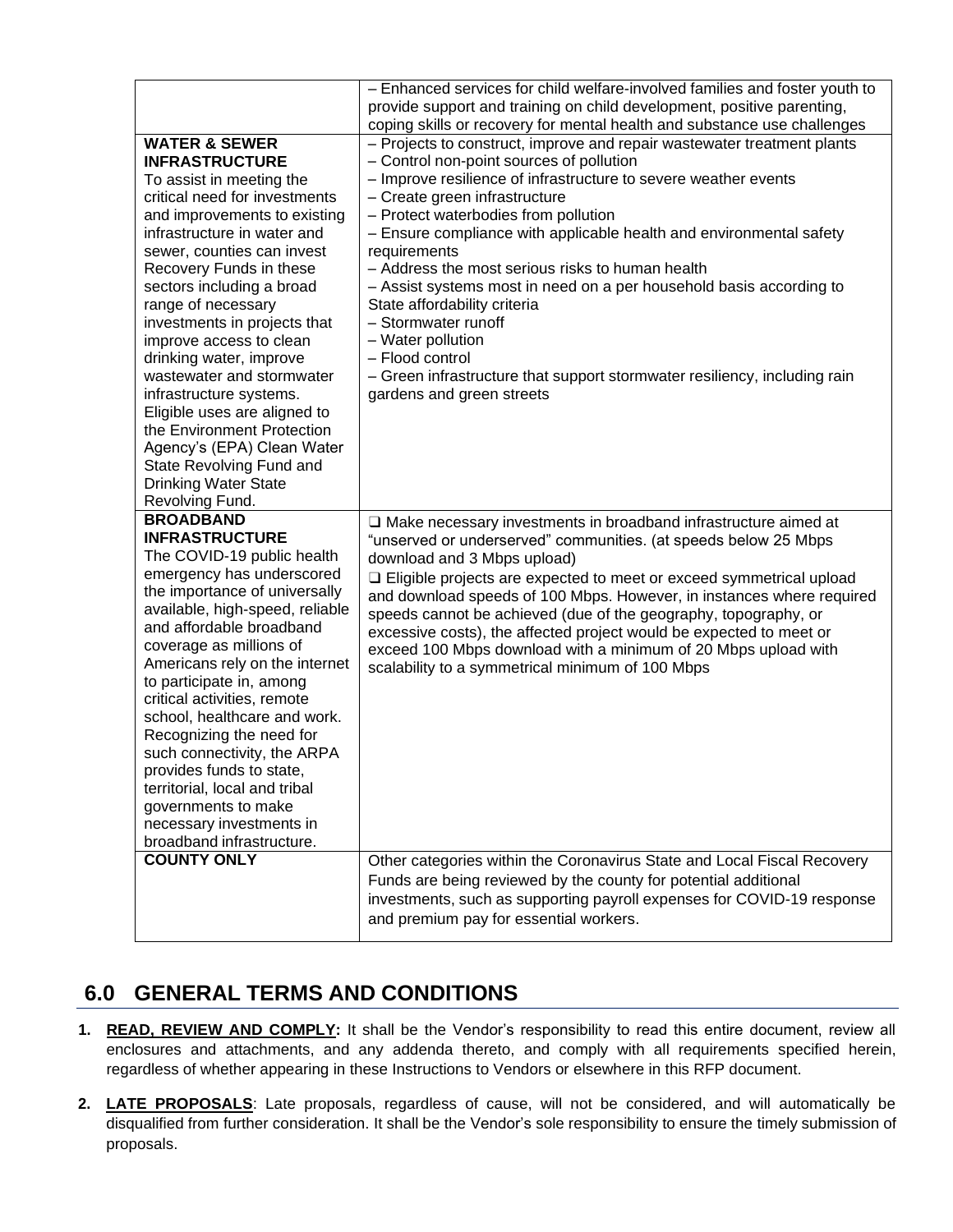- **3. ACCEPTANCE AND REJECTION:** Transylvania County reserves the right to reject any and all proposals, to waive any informality in proposals and, unless otherwise specified by the Vendor, to accept any item in the proposal.
- **4. INFORMATION AND DESCRIPTIVE LITERATURE:** If required elsewhere in this proposal, each Vendor shall submit with its proposal any sketches, descriptive literature and/or complete specifications covering the products and Services offered. Reference to literature submitted with a previous proposal or available elsewhere will not satisfy this provision. Failure to comply with these requirements shall constitute sufficient cause to reject a proposal without further consideration.
- **5. SUSTAINABILITY**: To support the sustainability efforts of the State of North Carolina we solicit your cooperation in this effort. Pursuant to Executive Order 156 (1999), it is desirable that all print responses submitted meet the following:
	- All copies of the proposal are printed double sided.
	- All submittals and copies are printed on recycled paper with a minimum post-consumer content of 30%.
	- Unless absolutely necessary, all proposals and copies should minimize or eliminate use of non-recyclable or non-reusable materials such as plastic report covers, plastic dividers, vinyl sleeves, and GBC binding. Threeringed binders, glued materials, paper clips, and staples are acceptable.
	- Materials should be submitted in a format which allows for easy removal, filing and/or recycling of paper and binder materials. Use of oversized paper is strongly discouraged unless necessary for clarity or legibility.
- **6. HISTORICALLY UNDERUTILIZED BUSINESSES:** Transylvania County is committed to retaining Vendors from diverse backgrounds, and it invites and encourages participation in the procurement process by businesses owned by minorities, women, disabled, disabled business enterprises and non-profit work centers for the blind and severely disabled. In particular, the County encourages participation by Vendors certified by the State Office of Historically Underutilized Businesses, as well as the use of HUB-certified vendors as subcontractors on County contracts.
- **7. INELIGIBLE VENDORS:** As provided in G.S. 147-86.59 and G.S. 147-86.82, the following companies are ineligible to contract with the State of North Carolina or any political subdivision of the State: a) any company identified as engaging in investment activities in Iran, as determined by appearing on the Final Divestment List created by the State Treasurer pursuant to G.S. 147-86.58, and b) any company identified as engaged in a boycott of Israel as determined by appearing on the List of restricted companies created by the State Treasurer pursuant to G.S. 147- 86.81. A contract with the Transylvania County by any company identified in a) or b) above shall be void *ab initio*.
- **8. CONFIDENTIAL INFORMATION:** To the extent permitted by applicable statutes and rules, the County will maintain as confidential trade secrets in its proposal that the Vendor does not wish disclosed. As a condition to confidential treatment, each page containing trade secret information shall be identified in boldface at the top and bottom as "CONFIDENTIAL" by the Vendor, with specific trade secret information enclosed in boxes, marked in a distinctive color or by similar indication. Cost information shall not be deemed confidential under any circumstances. Regardless of what a Vendor may label as a trade secret, the determination whether it is or is not entitled to protection will be determined in accordance with G.S. 132-1.2. Any material labeled as confidential constitutes a representationby the Vendor that it has made a reasonable effort in good faith to determine that such material is, in fact, a trade secret under G.S. 132-1.2. Vendors are urged and cautioned to limit the marking of information as a trade secret oras confidential so far as is possible. If a legal action is brought to require the disclosure of any material so marked as confidential, the County will notify Vendor of such action and allow Vendor to defend the confidential status of its information.
- **9. MISCELLANEOUS:** Any gender-specific pronouns used herein, whether masculine or feminine, shall be read and construed as gender neutral, and the singular of any word or phrase shall be read to include the plural and vice versa.
- **10. INFORMAL COMMENTS:** Transylvania County shall not be bound by informal explanations, instructions or information given at any time by anyone on behalf of the County during the competitive process or after award. The County is bound only by information provided in writing in this RFP and in formal Addenda issued through IPS.
- **11. COST FOR PROPOSAL PREPARATION:** Any costs incurred by Vendor in preparing or submitting offers are the Vendor's sole responsibility; Transylvania County will not reimburse any Vendor for any costs incurred or associated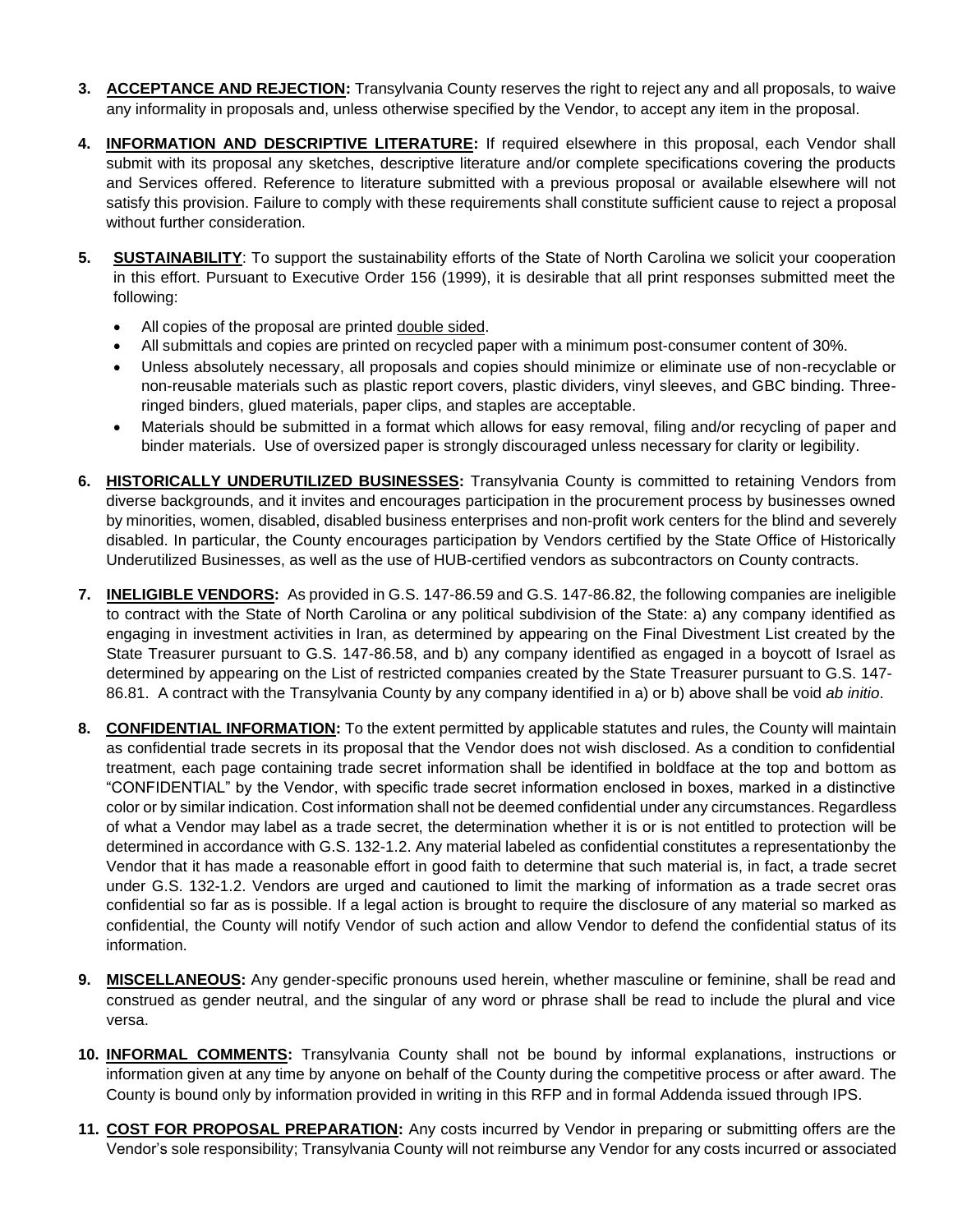with the preparation of proposals.

- **12. AVAILABILITY OF FUNDS:** Any and all payments to the Vendor shall be dependent upon and subject to the availability of funds to the agency for the purpose set forth in The Contract.
- **13. SITUS AND GOVERNING LAWS:** This Contract is made under and shall be governed and construed in accordance with the laws of the State of North Carolina, without regard to its conflict of laws rules, and within which State all matters, whether sounding in Contract or tort or otherwise, relating to its validity, construction, interpretation and enforcement shall be determined.
- **14. PAYMENT TERMS:** If a payment schedule is not part of The Contract then payment terms will be Net 30 days after receipt of a correct invoice or acceptance of goods, whichever is later.
- **15. NON-DISCRIMINATION:** The Vendor will take necessary action to comply with all Federal and State requirements concerning fair employment and employment of people with disabilities, and concerning the treatment of all employees without regard to discrimination on the basis of any prohibited grounds as defined by Federal and State law.
- **16. ADVERTISING:** Vendor agrees not to use the existence of The Contract or the name of Transylvania County as part of any commercial advertising or marketing of products or Services. A Vendor may inquire whether the County is willing to act as a reference by providing factual information directly to other prospective customers.

#### **17. INSURANCE:**

**COVERAGE -** During the term of the Contract, the Vendor at its sole cost and expense shall provide commercial insurance of such type and with such terms and limits as may be reasonably associated with the Contract. As a minimum, the Vendor shall provide and maintain the following coverage and limits:

Commercial General Liability insurance in an amount not less than \$1,000,000 each occurrence/\$2,000,000 annual aggregate. Coverage shall not contain any endorsement(s) excluding nor limiting Product/Completed Operations or Contractual Liability.

Business Automobile Liability insurance covering all owned, non-owned, and hired vehicles with a minimum combined single limit of \$1,000,000 each occurrence and shall include uninsured/underinsured motorist coverage per NC General Statute 20-279-21.

Workers Compensation coverage at the statutory limits in compliance with applicable State and Federal laws. Supplier shall ensure that any subcontractors also have workers compensation coverage at the statutory limits.

Employer's Liability coverage with minimum limits of \$1,000,000 each accident and \$1,000,000 each employee disease.

Vendor shall agree these General Conditions constitute an insured contract and shall name Transylvania County as an additional insured under the Commercial General Liability policy. Before commencing work and for any subsequent renewals, Vendor shall furnish the County with certificates of insurance evidencing the above coverages and amounts on an approved form. Vendor hereby grants the County a waiver of any right of subrogation which any insurer of said Vendor may acquire against the County by virtue of payment of any loss under such insurance. Vendor agrees to obtain any endorsement that may be necessary to affect this waiver of subrogation. Each insurance policy required above shall state that coverage shall not be canceled, except with written notice to the County and delivered in accordance with the policy provisions. All insurance shall be procured from reputable insurers authorized and qualified to do business in North Carolina and in a form acceptable to the County. The limits of coverage under each insurance policy maintained by the Vendor shall not be interpreted as limiting the Supplier's liability and obligations. Nothing in this section is intended to affect or abrogate Transylvania County's governmental immunity.

**18. GENERAL INDEMNITY:** The Vendor shall hold and save Transylvania County, its officers, agents, and employees, harmless from liability of any kind, including all claims and losses accruing or resulting to any other person, firm, or corporation furnishing or supplying work, Services, materials, or supplies in connection with the performance of The Contract, and from any and all claims and losses accruing or resulting to any person, firm, or corporation that may be injured or damaged by the Vendor in the performance of The Contract and that are attributable to the negligence or intentionally tortious acts of the Vendor provided that the Vendor is notified in writing within 30 days from the date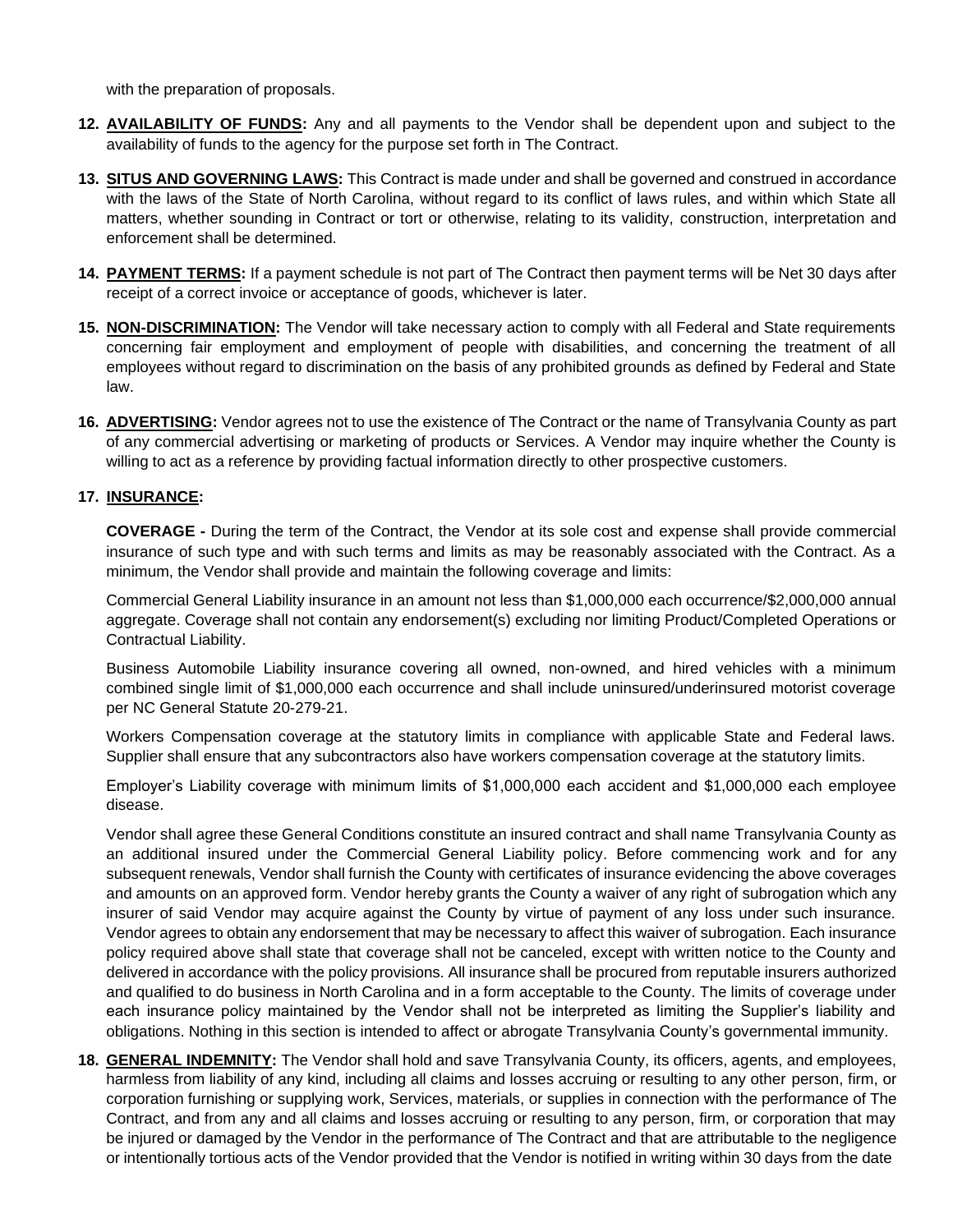that the County has knowledge of such claims. The Vendor represents and warrants that it shall make no claim of any kind or nature against the County's agents who are involved in the delivery or processing of Vendor deliverables or Services to the County. The representation and warranty in the preceding sentence shall survive the termination or expiration of The Contract.

- **19. CONFIDENTIALITY:** Any County information, data, instruments, documents, studies or reports given to or prepared or assembled by or provided to the Vendor under The Contract shall be kept as confidential, used only for the purpose(s) required to perform The Contract and not divulged or made available to any individual or organization without the prior written approval by Transylvania County.
- **20. COMPLIANCE WITH LAWS:** Vendor shall comply with all laws, ordinances, codes, rules, regulations, and licensing requirements that are applicable to the conduct of its business and its performance in accordance with The Contract, including those of federal, state, and local agencies having jurisdiction and/or authority.
- **21. ENTIRE AGREEMENT:** This RFP and any documents incorporated specifically by reference represent the entire agreement between the parties and supersede all prior oral or written statements or agreements. This RFP, any addenda hereto, and the Vendor's proposal are incorporated herein by reference as though set forth verbatim.

All promises, requirements, terms, conditions, provisions, representations, guarantees, and warranties contained herein shall survive the contract expiration or termination date unless specifically provided otherwise herein, or unless superseded by applicable Federal or State statutes of limitation.

- **22. AMENDMENTS:** This Contract may be amended only by a written amendment duly executed by the County and the Vendor.
- **23. NO WAIVER:** Notwithstanding any other language or provision in The Contract, nothing herein is intended nor shall be interpreted as a waiver of any right or remedy otherwise available to the County under applicable law. The waiver by the County of any right or remedy on any one occasion or instance shall not constitute or be interpreted as a waiver of that or any other right or remedy on any other occasion or instance.
- **24. FORCE MAJEURE:** Neither party shall be deemed to be in default of its obligations hereunder if and so long as it is prevented from performing such obligations as a result of events beyond its reasonable control, including without limitation, fire, power failures, any act of war, hostile foreign action, nuclear explosion, riot, strikes or failures or refusals to perform under subcontracts, civil insurrection, earthquake, hurricane, tornado, or other catastrophic natural event or act of God.
- **25. SOVEREIGN IMMUNITY:** Notwithstanding any other term or provision in The Contract, nothing herein is intended nor shall be interpreted as waiving any claim or defense based on the principle of sovereign immunity or state or federal constitutional provision or principle that otherwise would be available to the County under applicable law.
- **26. FEDERAL TERMS AND CONDITIONS:** The source of funds for this contract will be federal funds, and the following federal provisions apply pursuant to 2 C.F.R. § 200.326 and 2 C.F.R. Part 200, Appendix II (as applicable): Equal Employment Opportunity (41 C.F.R. Part 60); Davis-Bacon Act (40 U.S.C. 3141-3148); Copeland "AntiKickback" Act (40 U.S.C. 3145); Contract Work Hours and Safety Standards Act (40 U.S.C. 3701-3708); Clean Air Act (42 U.S.C. 7401-7671q.) and the Federal Water Pollution Control Act (33 U.S.C. 1251-1387); Debarment and Suspension (Executive Orders 12549 and 12689); Byrd Anti-Lobbying Amendment (31 U.S.C. 1352); Procurement of Recovered Materials (2 C.F.R. § 200.322); and Record Retention Requirements (2 CFR § 200.324). In addition to printed PO Terms & Conditions, FEMA contract provisions found in FEMA Contract Provisions Template at the link below apply to purchases, as does the ability to terminate due to cause/ convenience. [https://www.fema.gov/sites/default/files/2020-](https://www.fema.gov/sites/default/files/2020-07/fema_pdat_contract-provisions-template.pdf) [07/fema\\_pdat\\_contract-provisions-template.pdf](https://www.fema.gov/sites/default/files/2020-07/fema_pdat_contract-provisions-template.pdf)